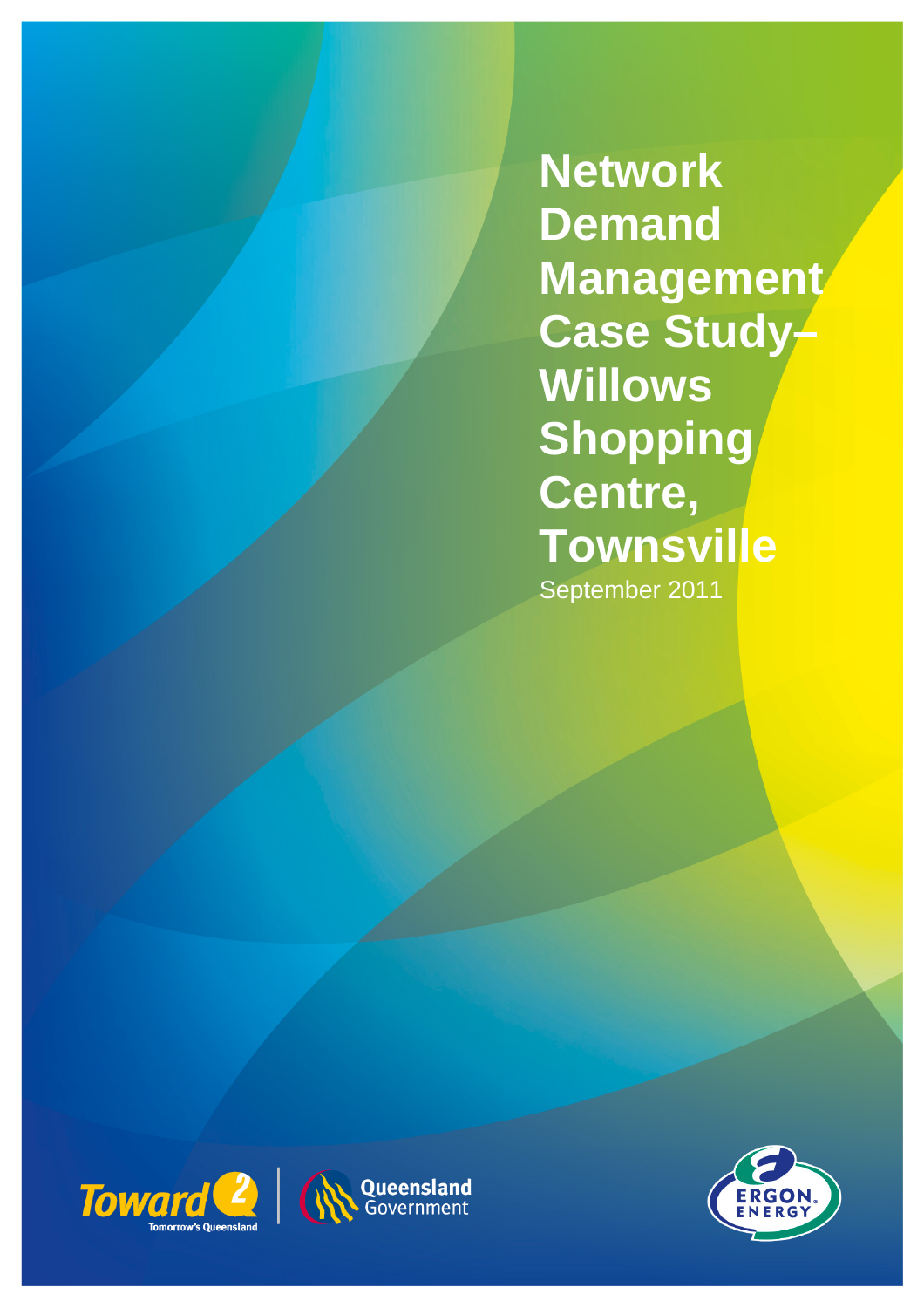

# **Network Demand Management Case Study Willows Shopping Centre, Townsville**

# **Key challenge**

Dexus Property Group was keen to install power factor correction equipment at its Willows Shopping Centre to maximise network utilisation, help protect its existing electrical equipment and extend the service life of that equipment.

Coincidentally, it was undertaking a major expansion program and was keen to have power factor correction equipment installed at the time of construction.



**Willows Shopping Centre, Townsville.** 

# **Background**

Willows Shopping Centre, owned by the Dexus Wholesale Property Fund, is in Townsville, one of the fastest growing areas of regional Queensland. On average, 500,000 shoppers pass through the centre's doors every month.

At the time, Willows Shopping Centre comprised 23,630 square metres of lettable space accommodating three major and 80 small tenants. Under an \$83 million redevelopment plan, it would add 17,000 square metres of lettable space to accommodate six major and 125 small tenants. As well, it would build an \$8 million, 500-seat food court and upgraded amenities.

Dexus Property Group is a leading manager and developer of shopping centres in Australia and New Zealand, with 15 centres under management.

Dexus Property Group is committed to being a market leader in corporate responsibility and sustainability and adopts sustainable practices at Willows Shopping Centre as well as supporting the local community's sustainability initiatives.

# **Energy Management Plan overview**

Willows Shopping Centre Management was aware of interstate programs that offered financial assistance for power factor correction and approached Ergon Energy to inquire if any assistance was available in Queensland.

Ergon Energy was able to offer a financial incentive payment for delivered kVA reduction on the shopping centre's business-as-usual scenario under its Townsville Network Demand Management Pilot project.

As well, Dexus Property Group needed to install an additional 1500kVA substation to extend the shopping centre as planned. Under the amended Connection Agreement and in accordance with the National Electricity Rules, Ergon Energy required a power factor of at least 0.9.





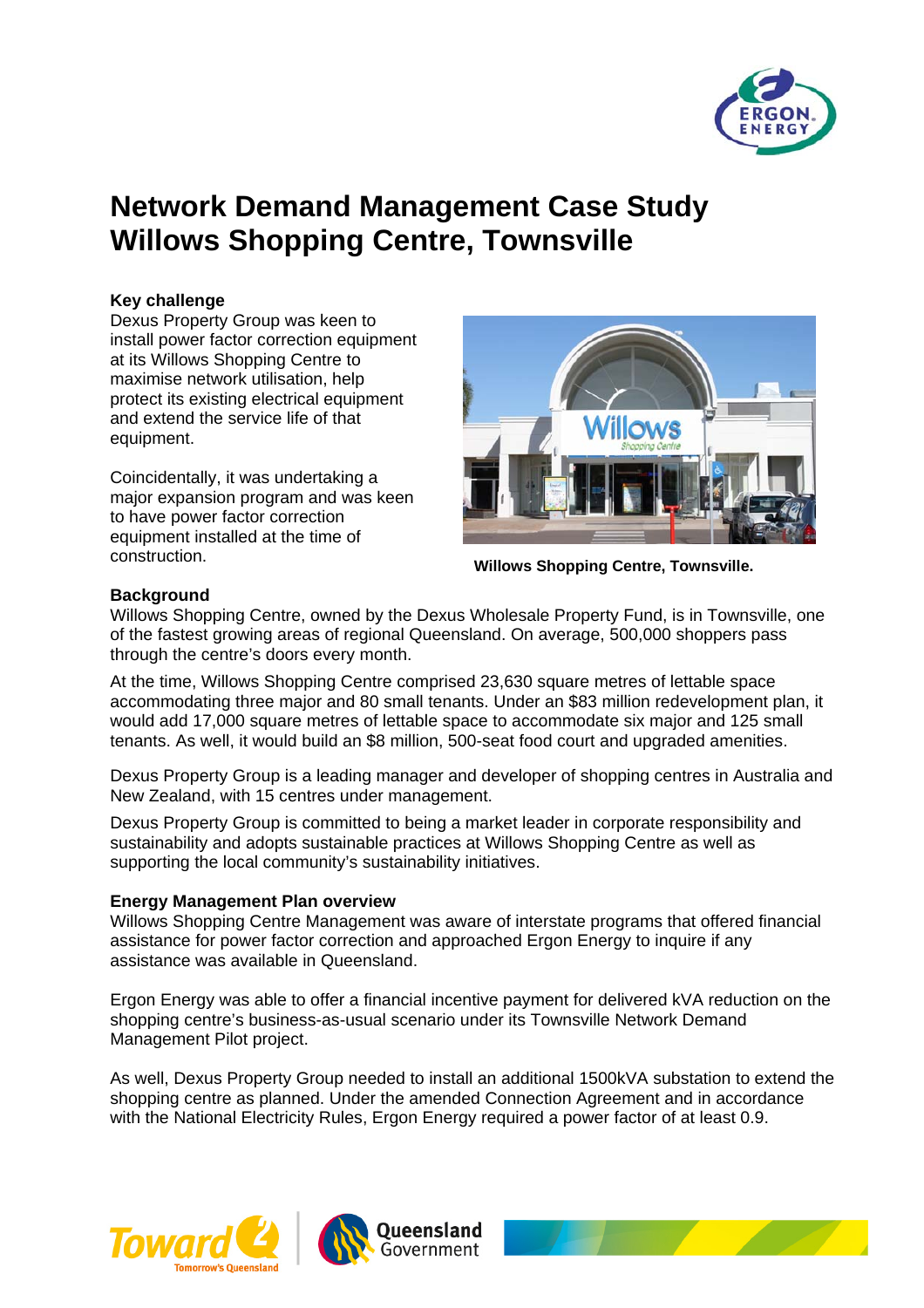

# **Business-as-usual scenario**

The existing power factor at Willows Shopping Centre's six connection points was poor, with five points recording PF 0.75 and one 0.74.

The lighting within the centre was predominantly 36-watt fluorescent lamps. Air-conditioning accounted for 50-60 per cent of the shopping centre's power consumption.

#### **Demand management solution**

The demand management solution focussed on 'fixing' the existing electrical installation and extending the life expectancy of that equipment, while protecting from the outset the installation of new electrical equipment in the extended shopping centre.

Independently, Dexus Property Group had approached the market for a quote to replace some 700 fluorescent lamps with energy-efficient LED lighting.

It also had instigated the installation of power factor correction equipment on two supply points in the existing shopping centre, prior to the start of construction on the planned extensions when an additional four power factor correction units would be installed.

After approaching Ergon Energy, an initial site inspection by the electricity utility immediately confirmed the potential demand savings that could be achieved through improved electricity reticulation around the shopping centre if a power factor greater than 0.92 could be achieved.

Ergon Energy commissioned a Level 2 audit which confirmed the poor power factor and harmonics across the site. It also identified that power factor correction would:

- take stress off the main switchboards and transformers feeding them
- reduce heat load and harmonics
- improve electrical infrastructure within the complex, i.e., switchboards and sub-mains; and
- provide a more reliable installation overall.



*The graph above shows the immediate improvement in power factor following installation of the correction equipment. The dips are the result of explained anomalies in load and did not require further investigation.* 



*The graph above shows the kW load in 2009. The load increases from June to after Christmas and is much higher going in to 2010, possibly as a result of the centre extensions.* 



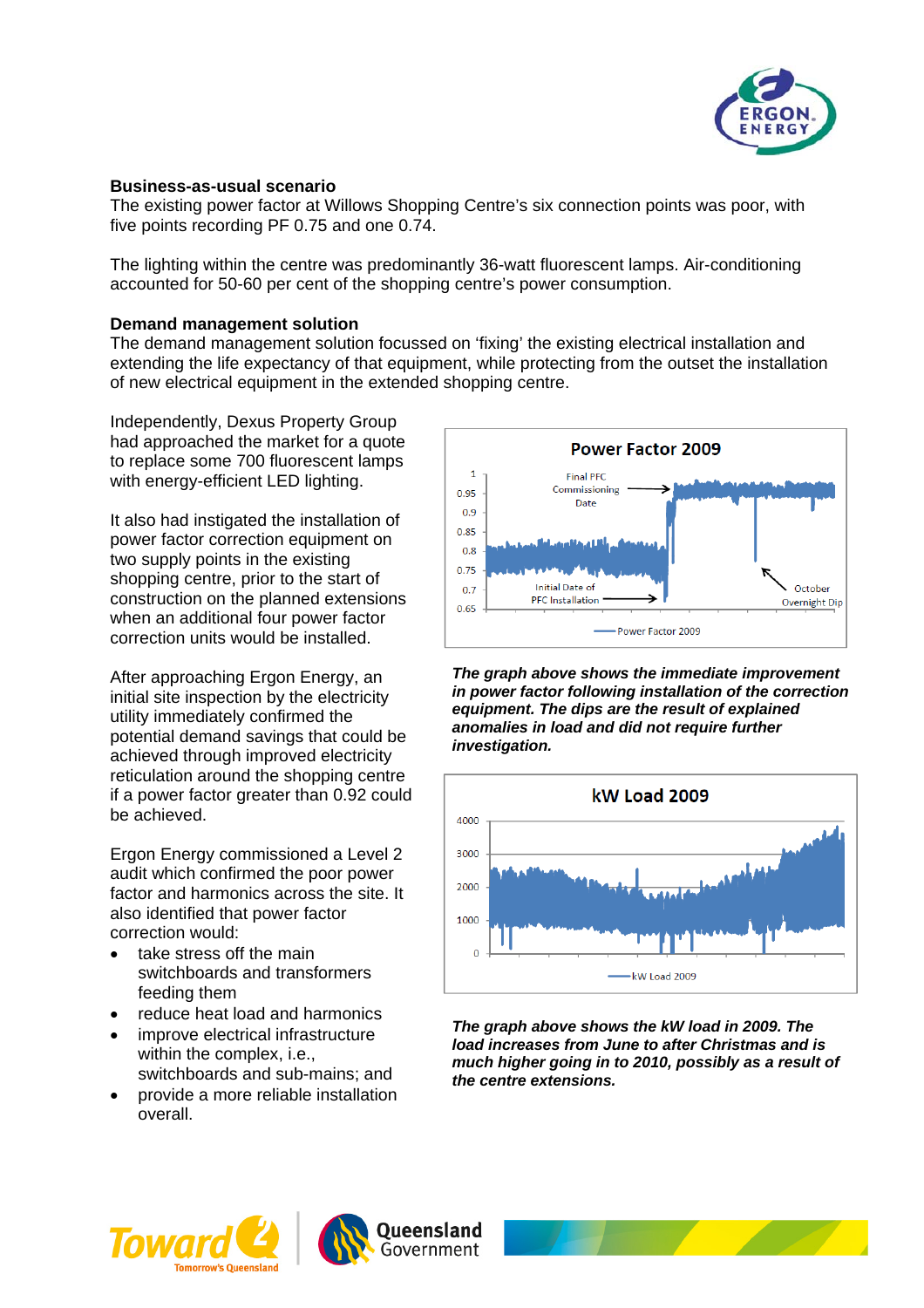

# **Results**

Utilisation of the electricity supplied to Willows Shopping Centre improved immediately after the first installation of power factor correction equipment in July 2009.

The power factor correction equipment has maintained power factor at above 0.9, and mostly between 0.95 and 0.98 (that is, more than 90 per cent of the electricity delivered to site is used). Power factor has been maintained at these high levels during times of heavy shopping traffic, such as Christmas Eve, and from 2010 when the extensions to the shopping centre opened.

| <b>Measurement and Verification (M&amp;V) Results Table</b> |                   |                             |                 |
|-------------------------------------------------------------|-------------------|-----------------------------|-----------------|
|                                                             | Business as usual | Post-EMC*<br>implementation | Savings / annum |
| Demand (kVA)                                                | 4062              | 3384                        | 16.69%          |

**\* EMC = Energy Management Concept** 

Before the renovations and installation of power factor correction, the maximum kW load was 2596. This occurred at 3216 kVA and 0.807 PF. After the renovations and installation of power factor correction, the maximum kW load was 3850. This occurred at 4075 kVA and 0.945 PF. Based on the PF of 0.807 at the maximum load before and the maximum load afterwards, an independent auditor confirmed there had been an approximate saving of 700 kVA due to the power factor correction installation.

#### **Bonus outcome**

Willows Shopping Centre has achieved optimum utilisation of the energy supplied to it and sees itself as 'being ahead of the game' in the event that a kVA billing component is introduced to commercial and industrial connection contracts.

# **Cost**

Ergon Energy paid Willows Shopping Centre \$70,000 for delivering a reduction in demand of about 700 kVA.

# **Partners**

Electroserv Pty Ltd Eco Efficiency Experts Australasia Pty Ltd Energy Correction Options

# **Customer testimonial**

"If it helps to reduce the supplier's need to build further electrical infrastructure and if we all can reduce demand in the longer term we can avoid load-shedding and blackouts. In the short-term it helps the shopping centre regulate voltage," Willows Shopping Centre Operations Manager Tony Armit said.



**Power-factor correction equipment in the older part of the shopping centre.**